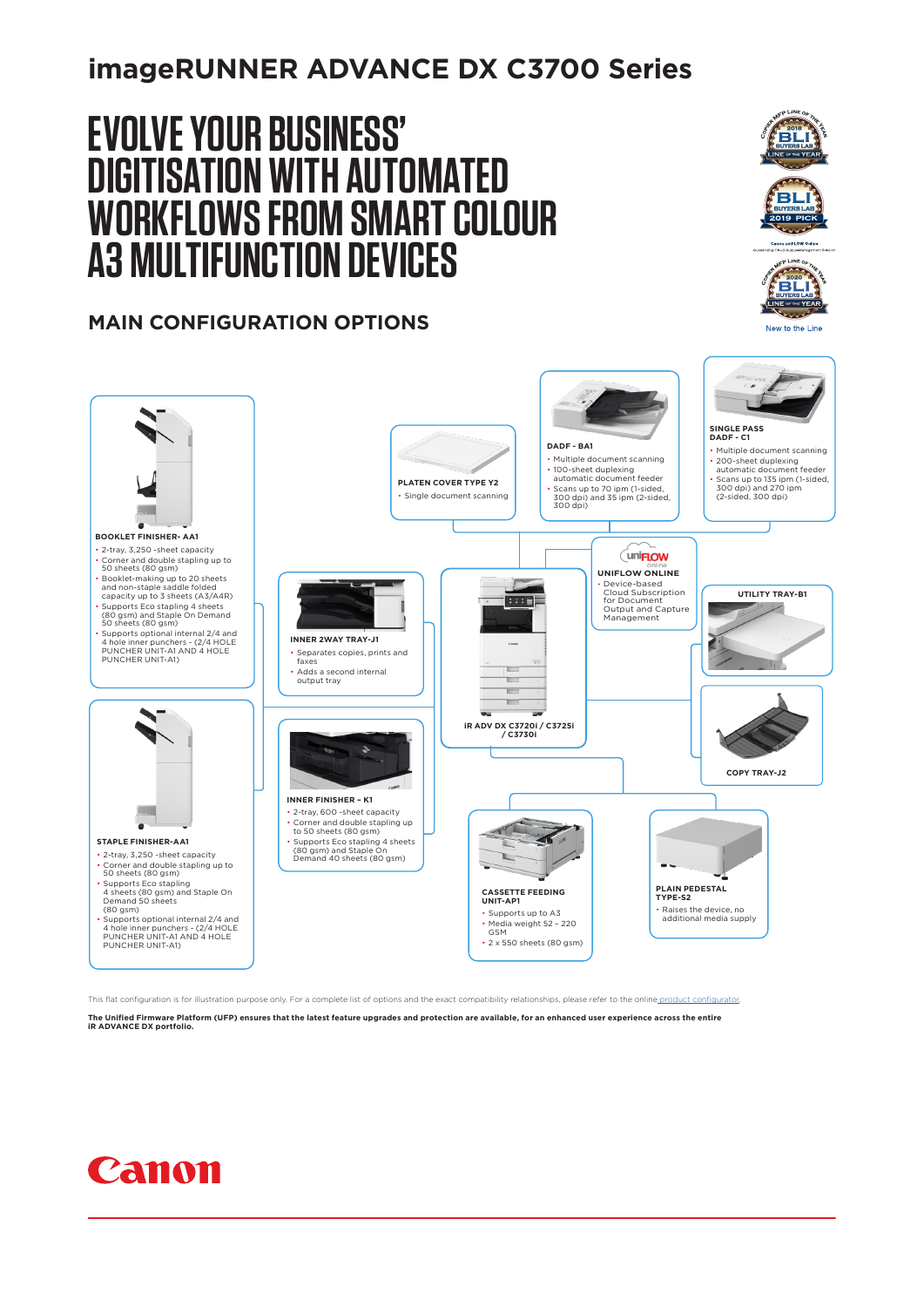### **TECHNICAL SPECIFICATIONS**

## **imageRUNNER ADVANCE DX C3700 Series**

| <b>MAIN UNIT</b>                            |                                                                                                                                                                                                                                                                                                                                                                                                                                                                                                                                                                                                | Fonts                                                                             | PS fonts: 136 Roman<br>PCL fonts: 93 Roman, 10 Bitmap fonts, 2 OCR fonts,                                                                                                                                                                                                                                                                                                                                                                                                                          |
|---------------------------------------------|------------------------------------------------------------------------------------------------------------------------------------------------------------------------------------------------------------------------------------------------------------------------------------------------------------------------------------------------------------------------------------------------------------------------------------------------------------------------------------------------------------------------------------------------------------------------------------------------|-----------------------------------------------------------------------------------|----------------------------------------------------------------------------------------------------------------------------------------------------------------------------------------------------------------------------------------------------------------------------------------------------------------------------------------------------------------------------------------------------------------------------------------------------------------------------------------------------|
| Machine type                                | A3 Colour Laser Multifunctional                                                                                                                                                                                                                                                                                                                                                                                                                                                                                                                                                                |                                                                                   | Andalé Mono WT                                                                                                                                                                                                                                                                                                                                                                                                                                                                                     |
| Core functions                              | Print, Copy, Scan, Send, Store and Optional Fax                                                                                                                                                                                                                                                                                                                                                                                                                                                                                                                                                |                                                                                   | J/K/S/T*1 (Japanese, Korean, Simplified and Traditional<br>Chinese), Barcode fonts*2                                                                                                                                                                                                                                                                                                                                                                                                               |
| Processor                                   | 1.75GHz Dual Core Processor                                                                                                                                                                                                                                                                                                                                                                                                                                                                                                                                                                    |                                                                                   | *1 Optional PCL International Font Set-A1 is required.                                                                                                                                                                                                                                                                                                                                                                                                                                             |
| <b>Control Panel</b><br>Memory              | 10.1" TFT LCD WSVGA Colour Touch panel<br>Standard: 3.0GB RAM                                                                                                                                                                                                                                                                                                                                                                                                                                                                                                                                  |                                                                                   | *2 Optional Barcode Printing Kit-D1 is required.                                                                                                                                                                                                                                                                                                                                                                                                                                                   |
| <b>Hard Disk drive</b>                      | Standard*: 320 GB (available disk space: 250 GB),<br>Optional: 250GB, 1TB<br>* A different initial HDD may be used.                                                                                                                                                                                                                                                                                                                                                                                                                                                                            | <b>Print Features</b>                                                             | Secured Print, Secure Watermark, Header/Footer, Page<br>Layout, Two-sided Printing, Mixed Paper Sizes/<br>Orientations, Front/Back Covers, Toner Reduction, Poster<br>Printing, Forced hold printing, Print Date, Scheduled                                                                                                                                                                                                                                                                        |
| <b>Interface Connection</b>                 | <b>NETWORK</b><br>Standard: 1000Base-T/100Base-TX/10Base-T, Wireless<br>LAN(IEEE 802.11 b/g/n)<br>Optional: NFC, Bluetooth Low Energy<br><b>OTHERS</b><br>Standard: USB 2.0(Host) x1, USB 3.0(Host) x1,<br>USB 2.0(Device) x1<br>Optional: Serial Interface, Copy Control Interface                                                                                                                                                                                                                                                                                                            | <b>Operating System</b>                                                           | Printing, Printing Using a Virtual Printer<br>UFRII: Windows*7/8.1/10/Server2008/Server2008 R2/<br>Server2012/Server2012 R2/Server2016/Server2019,<br>Mac OS X(10.10 or later)<br>PCL: Windows*7/8.1/10/Server2008/Server2008 R2/<br>Server2012/Server2012 R2/Server2016/Server2019<br>PS: Windows*7/8.1/10/Server2008/Server2008 R2/<br>Server2012/Server2012 R2/Server2016/Server2019,                                                                                                           |
| Paper Supply Capacity<br>(A4, 80gsm)        | Standard: 1.200 sheets<br>2 x 550-sheet cassettes<br>100-sheet multi-purpose tray<br>Maximum: 2,300 sheets (with Cassette Feeding Unit-AP1)                                                                                                                                                                                                                                                                                                                                                                                                                                                    |                                                                                   | Mac OS X(10.10 or later)<br>PPD: Windows*7/8.1/10, Mac OS X(10.9 or later)<br>McAfee Embedded Control Software<br>As of July, 2019.                                                                                                                                                                                                                                                                                                                                                                |
| Paper output capacity<br>(A4, 80gsm)        | Standard: 250 sheets<br>Maximum: 3,450 sheets (with Staple Finisher-AA1/Booklet<br>Finisher-AA1 and Copy Tray-J2)                                                                                                                                                                                                                                                                                                                                                                                                                                                                              | <b>COPY SPECIFICATIONS</b>                                                        |                                                                                                                                                                                                                                                                                                                                                                                                                                                                                                    |
| <b>Finishing capabilities</b>               | With options: Collate, Group, Offset, Staple, Saddle Stitch,<br>Hole Punch, Eco Staple, Staple On Demand                                                                                                                                                                                                                                                                                                                                                                                                                                                                                       | Copy Speed (BW/CL)                                                                | iR-ADV DX C3730i:<br>Up to 30 ppm (A4,A5,A5R,A6R), Up to 15 ppm (A3),<br>Up to 20 ppm (A4R)                                                                                                                                                                                                                                                                                                                                                                                                        |
| Supported media types                       | Multi-purpose tray: Thin, Plain, Heavy*, Recycled, Coated*, Colour,<br>Tracing, Bond, Transparency, Label, Pre-punched, Envelope<br>* SRA3 is unsupported for Coated (257-300gsm) and Heavy (257-300gsm) paper.<br>Paper Cassettes (Upper): Thin, Plain, Heavy*, Recycled, Coated*,<br>Colour, Tracing, Bond, Transparency, Pre-punched, Envelope<br>* SRA3 is unsupported for Coated (257-300gsm) and Heavy (257-300gsm) paper.<br>Paper Cassettes (Lower): Thin, Plain, Heavy, Recycled, Color,<br>Bond, Transparency, Pre-punched, Envelope*<br>* Envelope Feeder Attachment A is required. | First-Copy-Out Time (A4; BW/ CL)<br>Copy resolution (dpi)                         | iR-ADV DX C3725i:<br>Up to 25 ppm (A4,A5,A5R,A6R), Up to 15 ppm (A3),<br>Up to 20 ppm (A4R)<br>iR-ADV DX C3720i:<br>Up to 20 ppm (A4,A5,A5R,A6R), Up to 15 ppm (A3),<br>Up to 20 ppm (A4R)<br>Approx. 5.9/8.2 seconds or less<br>600 x 600                                                                                                                                                                                                                                                         |
| Supported media sizes                       | Multi-purpose tray:                                                                                                                                                                                                                                                                                                                                                                                                                                                                                                                                                                            | <b>Multiple Copies</b>                                                            | Up to 999 copies                                                                                                                                                                                                                                                                                                                                                                                                                                                                                   |
|                                             | Standard size: SRA3, A3, A4, A4R, A5, A5R, A6R, B4, B5, B5R                                                                                                                                                                                                                                                                                                                                                                                                                                                                                                                                    | <b>Copy Density</b>                                                               | Automatic or Manual (9 Levels)                                                                                                                                                                                                                                                                                                                                                                                                                                                                     |
|                                             | Custom size: 98.4 x 139.7 mm to 320.0 x 457.2 mm<br>Free size: 98.4 x 139.7 mm to 320.0 x 457.2 mm<br>Envelopes: COM10 No.10, Monarch, DL, ISO-C5<br>Envelope custom size: 98.0 x 98.0 mm to 320.0 x 457.2 mm                                                                                                                                                                                                                                                                                                                                                                                  | Magnification                                                                     | Variable zoom: 25% to 400% (1% Increments)<br>Preset reduction/enlargement: 25%, 50%, 70%, 110% (1:1),<br>141%, 200%, 400%                                                                                                                                                                                                                                                                                                                                                                         |
|                                             | Upper Cassette:<br>Standard size: A4, A5, A5R, A6R, B5<br>Custom Size: 105.0 x 148.0 mm to 297.0 x 215.9 mm<br>Envelopes: ISO-C5<br>Lower Cassette:<br>Standard size: A3, A4, A4R, A5, A5R, A6R, B4, B5, B5R<br>Custom Size: 105.0 x 148.0 mm to 304.8 x 457.2 mm<br>Envelopes*: COM10 No.10, Monarch, DL                                                                                                                                                                                                                                                                                      | <b>Copy Features</b>                                                              | Preset R/E Ratios by Area, Two-Sided, Density Adjustment,<br>Original Type Selection, Interrupt Mode, Book to Two Pages,<br>Two-sided Original, Job Build, N on 1, Add Cover, Insert<br>Sheets, Different Size Originals, Page Numbering, Copy Set<br>Numbering, Sharpness, Erase Frame, Secure Watermark,<br>Print Date, Gutter, Print & Check, Negative/Positive, Repeat<br>Images, Mirror Image, Copy ID Card, Skip Blank Pages, Free<br>Size Original, Colour Mode, Reserved copy, Copy Sample |
| Supported media weights                     | * Envelope Attachement A (standard) is required.<br>Multi-purpose tray: 52 to 300 gsm*<br>*SRA3 is unsupported for Coated (257-300gsm) and Heavy (257-300gsm) paper.<br>Paper Cassettes (Upper/Lower): 52 to 220 gsm                                                                                                                                                                                                                                                                                                                                                                           | <b>SCAN SPECIFICATIONS</b><br>Type                                                | Standard: Colour Platen<br>Optional: Platen cover, Single Pass DADF-C1 or DADF-B1                                                                                                                                                                                                                                                                                                                                                                                                                  |
| Warm-up Time                                | Duplex: 52 to 220 gsm<br>Quick startup mode: 4 seconds or less*<br>*Time from device power-on to when the copy icon appears and is<br>enabled to operate on the touch panel display.<br>From Sleep Mode: 10 Seconds or Less<br>From Power On: 10 seconds or less*<br>*Time from device power-on, until copy ready (not print reservation)                                                                                                                                                                                                                                                      | Document Feeder Paper<br>Capacity (80 gsm)<br>Acceptable originals and<br>weights | 2-sided to 2-sided (Automatic with DADF)*<br>*Detect Feeder Multi Sheet Feed is supported<br>DADF: Duplexing Automatic Document Feeder<br>Single Pass DADF-C1: up to 200 Sheets<br>DADF-BA1: up to 100 Sheets<br>Platen: Sheet, Book, and 3-Dimensional objects<br>Document Feeder media weight:                                                                                                                                                                                                   |
| Dimensions (W x D x H)                      | With Platen Cover-Y2: 565 x 692 x 777 mm<br>With Single Pass DADF-C1: 565 x 722 x 887 mm<br>With DADF-BA1: 565 x 719 x 880 mm                                                                                                                                                                                                                                                                                                                                                                                                                                                                  |                                                                                   | Single Pass DADF-C1*:<br>1-sided scanning: 38 to 220 gsm (BW/CL)<br>2-sided scanning: 38 to 220 gsm (BW/CL)                                                                                                                                                                                                                                                                                                                                                                                        |
| Installation Space(W x D)                   | Basic:<br>978 x 1,118 mm (with Single Pass DADF-C1 + right cover open +<br>Multi-purpose tray extension extended + paper cassette open)<br>978 x 1,115 mm (with DADF-BA1 + right cover open +<br>Multi-purpose tray extension extended + Paper cassette open)<br>Fully Configured:<br>1,651 x 1,118 mm with Single Pass DADF-C1 + Booklet<br>Finisher-AA1/Staple Finisher-AA1 + Copy Tray-J2 extension<br>extended + paper cassette open<br>1,651 x 1,115 mm (with DADF-BA1 + Booklet Finisher-AA1/<br>Staple Finisher-AA1 + Copy Tray-J2 extension extended +                                 | Supported media sizes                                                             | *An acceptable weight of A6R or smaller is 50 to 220gsm.<br>DADF-BA1:<br>1-sided scanning: 38 to 128 gsm (BW), 64 to 128 gsm (CL)<br>2-sided scanning: 50 to 128 gsm (BW), 64 to 128 gsm (CL)<br>Platen: max. scanning size up to 297.0 x 431.8 mm<br>Single Pass DADF-C1:<br>A3, A4, A4R, A5, A5R, A6R, B4, B5, B5R, B6R,<br>Custom size: 70.0 x 139.7 mm to 304.8 x 431.8 mm<br>DADF-BA1:<br>A3, A4, A4R, A5, A5R, B4, B5, B5R, B6,<br>Custom size: 139.7 x 128 mm to 297.0 x 431.8 mm           |
| Weight                                      | paper cassette open)<br>With Platen Cover-Y2: Approx. 66.7kg including toner<br>With DADF-BA1: Approx. 73.1 kg including toner<br>With Single Pass DADF-C1: Approx. 79.6 kg including toner                                                                                                                                                                                                                                                                                                                                                                                                    | Scan Speed (ipm: BW/CL,A4)                                                        | Single Pass DADF-C1:<br>1-sided Scanning: 135/135 (300 x 300 dpi, send),<br>51/51 (600 x 600 dpi, copy)<br>2-sided Scanning: 270/270 (300 x 300 dpi, send),<br>51/51 (600 x 600 dpi, copy)                                                                                                                                                                                                                                                                                                         |
| PRINT SPECIFICATIONS<br>Print Speed (BW/CL) | iR-ADV DX C3730i:<br>Up to 30 ppm (A4,A5,A5R,A6R), Up to 15 ppm (A3), Up to<br>20 ppm (A4R)                                                                                                                                                                                                                                                                                                                                                                                                                                                                                                    |                                                                                   | DADF-BA1:<br>1-sided Scanning: 70/70 (300 x 300 dpi, send),<br>51/51 (600 x 600 dpi, copy)<br>2-sided Scanning: 35/35 (300 x 300 dpi, send),<br>25.5/25.5 (600 x 600 dpi, copy)                                                                                                                                                                                                                                                                                                                    |
|                                             | iR-ADV DX C3725i:<br>Up to 25 ppm (A4,A5,A5R,A6R), Up to 15 ppm (A3), Up to<br>20 ppm (A4R)<br>iR-ADV DX C3720i:                                                                                                                                                                                                                                                                                                                                                                                                                                                                               | <b>Scan Resolution (dpi)</b>                                                      | Scan for Copy: 600 x 600<br>Scan for Send: (Push) up to 600 x 600<br>(SMB/FTP/WebDAV/IFAX), (Pull) 600 x 600<br>Scan for Fax: 600 x 600                                                                                                                                                                                                                                                                                                                                                            |
| Print Resolution (dpi)                      | Up to 20 ppm (A4,A5,A5R,A6R), Up to 15 ppm (A3), Up to<br>20 ppm (A4R)<br>600×600, 1200×1200 (half-speed)                                                                                                                                                                                                                                                                                                                                                                                                                                                                                      | <b>Pull Scan Specifications</b>                                                   | Colour Network ScanGear2. For both TWAIN and WIA<br>Supported OS: Windows*7/8.1/10/Server2008/Server2008<br>R2/Server2012/Server2012 R2/Server 2016                                                                                                                                                                                                                                                                                                                                                |
| Page description languages                  | Standard: UFR II, PCL6, Adobe® PostScript®3™                                                                                                                                                                                                                                                                                                                                                                                                                                                                                                                                                   | <b>Scan Method</b>                                                                | Push Scan, Pull Scan, Scan to Box, Scan to Advanced                                                                                                                                                                                                                                                                                                                                                                                                                                                |
| <b>Direct Print</b>                         | Supported file types: PDF, EPS, TIFF/JPEG and XPS                                                                                                                                                                                                                                                                                                                                                                                                                                                                                                                                              |                                                                                   | Space, Scan to Network, Scan to USB Memory Key, Scan to                                                                                                                                                                                                                                                                                                                                                                                                                                            |
| Printing from mobile and<br>cloud           | AirPrint, Mopria, Google Cloud Print, Canon PRINT Business,<br>and uniFLOW Online<br>A range of software and MEAP-based solutions are available<br>to provide printing from mobile devices or internet-<br>connected devices and cloud-based services depending on<br>your requirements.<br>Please contact your sales representative for further information                                                                                                                                                                                                                                   |                                                                                   | Mobile device, Scan to cloud (uniFLOW Online)                                                                                                                                                                                                                                                                                                                                                                                                                                                      |

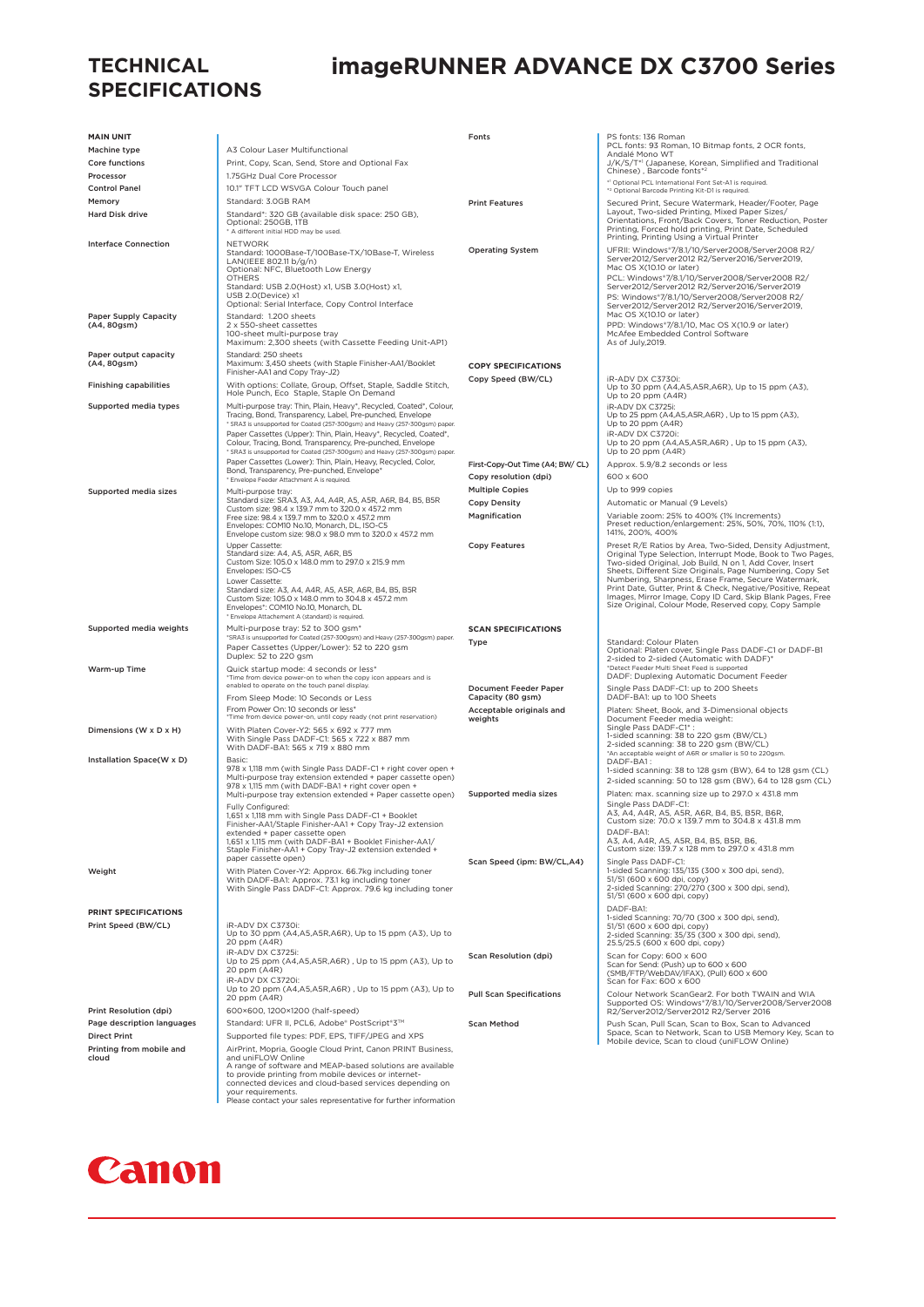#### **TECHNICAL SPECIFICATIONS**

## **imageRUNNER ADVANCE DX C3700 Series**

| <b>SEND SPECIFICATIONS</b>                                               |                                                                                                                                                     | <b>Device Security</b>                        | Protecting HDD Data (HDD Data Encryption (FIPS140-2                                                                                                                                                                                       |
|--------------------------------------------------------------------------|-----------------------------------------------------------------------------------------------------------------------------------------------------|-----------------------------------------------|-------------------------------------------------------------------------------------------------------------------------------------------------------------------------------------------------------------------------------------------|
| Destination                                                              | Standard: E-mail/Internet FAX (SMTP) SMB3.0 FTP<br>WebDAV Mail Box<br>Optional: Super G3 FAX, IP Fax                                                |                                               | Validated), HDD Data Overwrite Erase, HDD Lock), Standard<br>HDD Initialize, Trusted Platform Module (TPM), Job Log<br>Conceal Function, Protecting MFD Software Integrity,<br>Checking MFD Software Integrity (Verify System at Startup, |
| <b>Address Book</b>                                                      | LDAP (2,000)/Local (1,600)/Speed dial (200)                                                                                                         |                                               | Runtime Intrusion Detection),                                                                                                                                                                                                             |
| Send resolution (dpi)                                                    | Push: up to 600 x 600(SMB/FTP/WebDAV/IFAX)                                                                                                          |                                               | Comply IEEE2600.2 (Common Criteria Certification) (TBD)                                                                                                                                                                                   |
|                                                                          | Pull: up to 600 x 600                                                                                                                               | Device Management and<br>Auditing             | Administrator Password, Digital Certificate And Key<br>Management, Audit Log,                                                                                                                                                             |
| Communication protocol                                                   | File: FTP(TCP/IP), SMB3.0 (TCP/IP), WebDAV<br>E-mail/I-Fax: SMTP, POP3                                                                              |                                               | Cooperating with External Security Audit System (Security<br>Information and Event Management), Image Data Logging,                                                                                                                       |
| <b>File Format</b>                                                       | Standard: TIFF, JPEG, PDF (Compact, Searchable, Apply<br>policy, Optimize for Web, PDF/A-1b, Trace & Smooth,                                        |                                               | Security Policy Setting                                                                                                                                                                                                                   |
|                                                                          | Encrypted, Device Signature, User Signature), XPS<br>(Compact, Searchable, Device Signature, User Signature),<br>Office Open XML (PowerPoint, Word) | <b>ENVIRONMENTAL</b><br><b>SPECIFICATIONS</b> |                                                                                                                                                                                                                                           |
| <b>Universal Send Features</b>                                           | Original Type Selection, Two-sided Original, Book to Two                                                                                            | <b>Operating Environment</b>                  | Temperature: 10 to 30 °C                                                                                                                                                                                                                  |
|                                                                          | Pages, Different-size Originals, Density Adjustment,<br>Sharpness, Copy Ratio, Erase Frame, Job Build, Sender's                                     |                                               | Humidity: 20 to 80 % RH (Relative Humidity)                                                                                                                                                                                               |
|                                                                          | Name (TTI), Delayed Send, Preview, Job Done Notice, File                                                                                            | Power source                                  | 220-240V 50/60Hz 4A                                                                                                                                                                                                                       |
|                                                                          | Name, Subject/Message, Reply-to, E-mail Priority, TX<br>Report, Original Content Orientation, Skip Blank Originals                                  | Power consumption                             | Maximum: Approx. 1,500 W<br>Copying (with DADF continuous scan): Approx. 546.4 W*1                                                                                                                                                        |
|                                                                          |                                                                                                                                                     |                                               | Standby: Approx. 45.1 W*1<br>Sleep mode: Approx. 0.8 W*2                                                                                                                                                                                  |
| <b>FAX SPECIFICATIONS</b>                                                |                                                                                                                                                     |                                               | * <sup>1</sup> Reference value: measured one unit                                                                                                                                                                                         |
| Maximum Number of<br><b>Connection Lines</b>                             | $\overline{c}$                                                                                                                                      |                                               | *20.8W sleep mode is not available in all circumstances due to certain settings.<br>Typical Electricity Consumption (TEC)**:                                                                                                              |
| Modem Speed                                                              | Super G3: 33.6 kbps                                                                                                                                 |                                               | iR-ADV DX C3730i: 0.35 kWh<br>iR-ADV DX C3725i: 0.29 kWh                                                                                                                                                                                  |
|                                                                          | G3: 14.4 kbps                                                                                                                                       |                                               | iR-ADV DX C3720i: 0.25 kWh                                                                                                                                                                                                                |
| <b>Compression Method</b>                                                | MH, MR, MMR, JBIG                                                                                                                                   | Noise levels                                  | ** As per USA Energy Star 3.0                                                                                                                                                                                                             |
| Resolution (dpi)                                                         | 400x400 (Ultra Fine), 200x400 (Super Fine), 200x200<br>(Fine), 200x100 (Normal)                                                                     |                                               | Sound Power Level (LWA,m)<br>Active (1-sided)                                                                                                                                                                                             |
| Sending and Receiving Size                                               | Sending: A3, A4, A4R, A5* <sup>1</sup> , A5R <sup>*1</sup> , B4, B5 <sup>*2</sup> , B5R <sup>*1</sup>                                               |                                               | iR-ADV DX C3730i: 6.2 B, Kv 0.3 B                                                                                                                                                                                                         |
|                                                                          | Receiving: A3, A4, A4R, A5R, B4, B5, B5R                                                                                                            |                                               | iR-ADV DX C3725i: 6.2 B, Kv 0.3 B<br>iR-ADV DX C3720i: 6.1 B, Kv 0.3 B                                                                                                                                                                    |
|                                                                          | *1 Sent as A4<br>* <sup>2</sup> Sent as B4 short                                                                                                    |                                               | *Reference value: measured only one unit with ISO7779, described with                                                                                                                                                                     |
| <b>FAX memory</b>                                                        | Up to 30,000 pages (2,000 jobs)                                                                                                                     |                                               | ISO9296 (2017)                                                                                                                                                                                                                            |
| <b>Speed dials</b>                                                       | Max. 200                                                                                                                                            |                                               | Sound Pressure (LpAm)<br>Bystander's position:                                                                                                                                                                                            |
| Group dials/destinations                                                 | Max. 199 dials                                                                                                                                      |                                               | Active(BW/CL)(1-sided):                                                                                                                                                                                                                   |
| <b>Sequential broadcast</b>                                              | Max. 256 addresses                                                                                                                                  |                                               | iR-ADV DX C3730i: 48 dB*/ 49 dB*                                                                                                                                                                                                          |
| Memory backup                                                            | Yes                                                                                                                                                 |                                               | iR-ADV DX C3725i: 48 dB*/ 48 dB*<br>iR-ADV DX C3720i: 47 dB*/ 47 dB*                                                                                                                                                                      |
| <b>Fax Features</b>                                                      | Sender's Name (TTI), Selecting the Telephone Line<br>(when sending fax), Direct Send, Delayed Send, Preview,                                        |                                               | Standby:                                                                                                                                                                                                                                  |
|                                                                          | Job Done Notice, TX Report, Interrupt Transmission,<br>Sequential Broadcasting, Password/Subaddress Sending,                                        |                                               | iR-ADV DX C3730i/C3725i/C3720i: 10 dB*                                                                                                                                                                                                    |
|                                                                          | Confidential Mailbox, 2 on 1 Log                                                                                                                    |                                               | *Reference value: measured only one unit with ISO7779, described with<br>ISO9296 (2017)                                                                                                                                                   |
| <b>STORE SPECIFICATIONS</b>                                              |                                                                                                                                                     |                                               |                                                                                                                                                                                                                                           |
| Mail Box (Number supported)                                              | 100 User Inboxes,                                                                                                                                   | <b>Standards</b>                              | <b>Blue Angel</b>                                                                                                                                                                                                                         |
|                                                                          | 1 Memory RX Inbox,                                                                                                                                  | <b>CONSUMABLES</b>                            |                                                                                                                                                                                                                                           |
|                                                                          | 50 Confidential Fax Inboxes<br>Maximum 10,000 Pages (2,000 jobs) Stored                                                                             | <b>Toner Cartridges</b>                       | C-EXV 49 TONER BK/C/M/Y                                                                                                                                                                                                                   |
| <b>Advanced Space</b>                                                    | Communication Protocol: SMB or WebDAV                                                                                                               | Toner                                         | C-EXV 49 TONER BK: 36,000 pages                                                                                                                                                                                                           |
|                                                                          | Supported Client PC: Windows® 8.1/10<br>Concurrent Connections (Max.): SMB:64, WebDAV:3                                                             | (Estimated Yield @ 5% Coverage)               | C-EXV 49 TONER C/M/Y: 19,000 pages                                                                                                                                                                                                        |
| Advanced Space available disc<br>space<br><b>Advanced Space Features</b> | Standard:16 GB<br>(With option: max. 480GB.)<br>Authentication for Advanced Space Log-in, Sort Function,                                            | <b>SOFTWARE AND PRINTER</b><br>MANAGEMENT     | For detailed information please visit our website<br>https://www.canon-europe.com/business/                                                                                                                                               |
|                                                                          | Printing a PDF File with a Password, imageWARE Secure                                                                                               | Tracking and reporting                        | Universal Login Manager (ULM)<br>uniFLOW Online Express*                                                                                                                                                                                  |
|                                                                          | Audit Manager Support, Search, File Preview, Authentication<br>Management, Open to public, URI TX, Backup/Restore                                   |                                               | *For more information, please refer to uniFLOW Online Express/uniFLOW<br>Online Technical Datasheets                                                                                                                                      |
|                                                                          |                                                                                                                                                     | Remote management tools                       | iW Management Console                                                                                                                                                                                                                     |
| <b>SECURITY SPECIFICATIONS</b>                                           |                                                                                                                                                     |                                               | eMaintenance<br>Content Delivery System                                                                                                                                                                                                   |
| <b>Authentication and Access</b><br>Control                              | User Authentication (Picture Login, Picture and PIN Login,<br>Card Login, Username and Password Login, Function Level                               | <b>Scanning software</b>                      | Network ScanGear                                                                                                                                                                                                                          |
|                                                                          | Login, Mobile Login), Department ID Authentication                                                                                                  | <b>Optimisation tools</b>                     | Canon Driver Configuration Tool                                                                                                                                                                                                           |
|                                                                          | (Department ID and PIN Login, Function Level Login),<br>uniFLOW Online Express (PIN Login, Picture Login, Picture                                   |                                               | NetSpot Device Installer                                                                                                                                                                                                                  |
|                                                                          | and PIN Login, Card Login, Card and PIN Login, Username<br>and Password Login, Department ID and PIN Login, Function                                | Platform                                      | MEAP (Multifunctional Embedded Application Platform)                                                                                                                                                                                      |
|                                                                          | Level Login), Access Management System (Access Control)                                                                                             | <b>Document Administration</b>                | Kofax Power PDF (Optional)                                                                                                                                                                                                                |
| <b>Document Security</b>                                                 | Print Security (Secure Print, Encrypted Secure Print, Forced<br>Hold Printing, uniFLOW Secure Print*1), Receive Data Security                       | PAPER SUPPLY OPTIONS                          |                                                                                                                                                                                                                                           |
|                                                                          | (Confidential Fax Inbox Forwarding Received Documents)                                                                                              | <b>Cassette Feeding Unit-AP1</b>              | Paper Capacity: 550 sheets x 2 (1,100 sheets) (80 gsm)                                                                                                                                                                                    |
|                                                                          | Automatically), Scan Security (Encrypted PDF, Device<br>Signature PDF/XPS, User Signature PDF/XPS, Adobe                                            |                                               | Paper Type: Thin, Plain, Recycled, Color, Heavy, Bond,<br>Transparency, Pre-punched                                                                                                                                                       |
|                                                                          | LiveCycle® Rights Management ES2.5 Integration), BOX<br>Security (Mail Box Password Protected, Advanced Space                                       |                                               | Paper Size: A3, A4, A4R, A5, A5R, A6R, B4, B5, B5R,                                                                                                                                                                                       |
|                                                                          | Access Control), Send Data Security (Setting for requesting                                                                                         |                                               | Custom Size: 105.0 x 148.0 mm to 304.8 x 457.2 mm<br>Paper Weight: 52 to 220 gsm                                                                                                                                                          |
|                                                                          | password input per transmission, Restricted E-mail/File send<br>functions, Confirming FAX number, Allow/Restrict Fax Driver                         |                                               | Power Source: From the Main Unit<br>Dimensions (W x D x H): 565 x 615 x 248 mm                                                                                                                                                            |
|                                                                          | Transmissions, Allow/Restrict Sending from History, S/MIME<br>Support), Document Tracking (Secure Watermark)                                        |                                               | Weight: Approx. 16.0 kg                                                                                                                                                                                                                   |
|                                                                          | *1 Requires uniFLOW Online / uniFLOW                                                                                                                |                                               |                                                                                                                                                                                                                                           |
| <b>Network Security</b>                                                  | TLS 1.3, IPSec, IEEE802.1X authentication, SNMP V3.0, Firewall<br>Functionality (IP/MAC Address Filtering), Dual Network                            |                                               |                                                                                                                                                                                                                                           |
|                                                                          | Support (Wired LAN/Wireless LAN, Wired LAN/Wired LAN),                                                                                              |                                               |                                                                                                                                                                                                                                           |
|                                                                          | Disabling Unused Functions (Enabling/Disabling Protocols/<br>Applications, Enabling/Disabling Remote UI, Enabling/                                  |                                               |                                                                                                                                                                                                                                           |
|                                                                          | Disabling USB Interface), Communication Line Separation (G3<br>FAX, USB Port, Advanced Space, Scan and Send -Virus                                  |                                               |                                                                                                                                                                                                                                           |
|                                                                          | Concerns for E-mail Reception)                                                                                                                      |                                               |                                                                                                                                                                                                                                           |

Canon